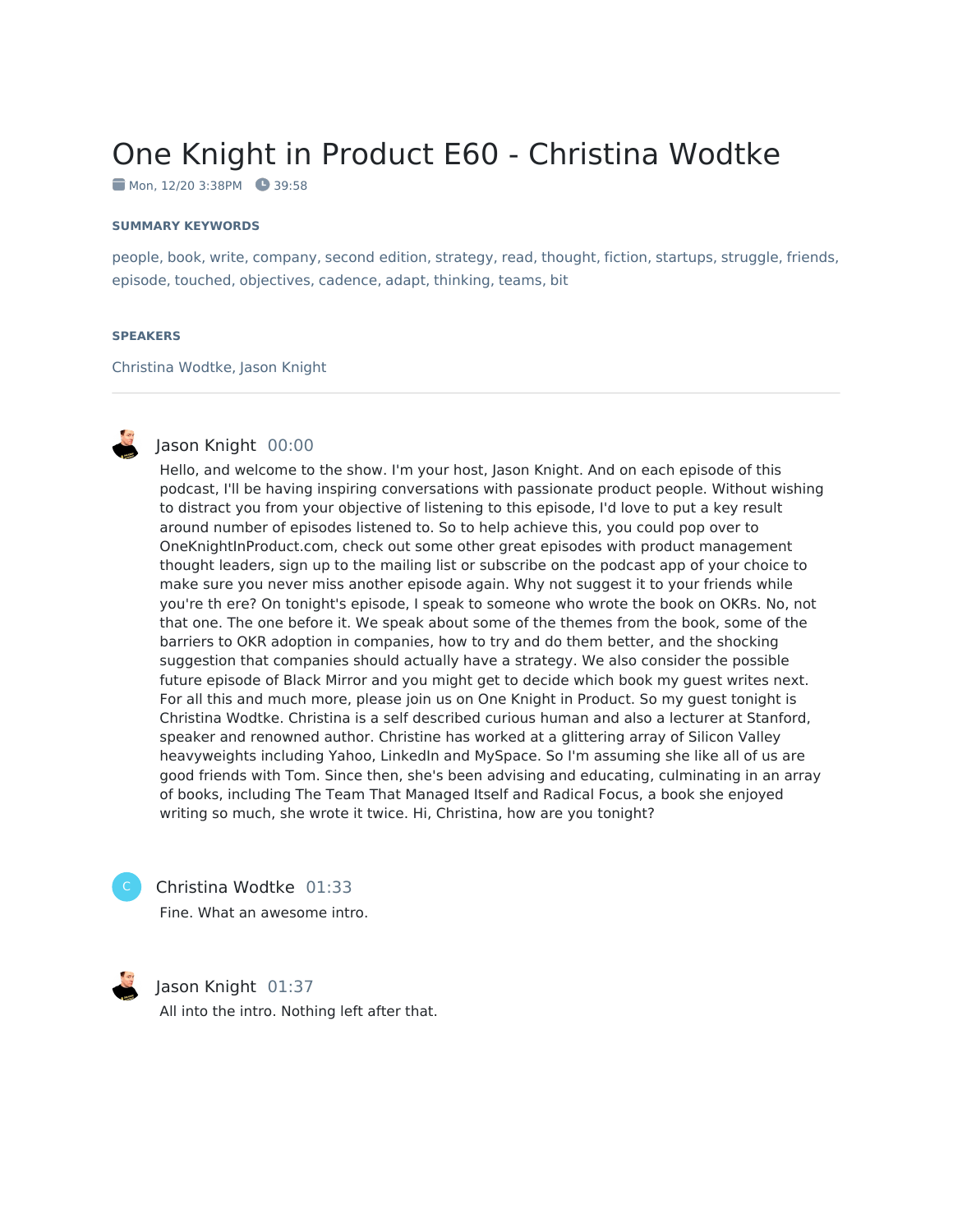#### Christina Wodtke 01:40

I just want to take you with me everywhere to explain who I am and what I do.



#### Jason Knight 01:44

I can be your announcer... to be fair, there's a queue. So first thing first Radical Focus, Second Edition. It's been out for around a month now. How's the feedback been so far? And has it met your expectations?



### Christina Wodtke 01:56

Wow. The feedback's been very positive. I think one of the things that people really struggled with with the first edition is I wrote it for startups. I didn't even imagine big companies would be interested in it. And so after five years of talking to various big companies trying to figure out OKRs, I took all that learning and put it in second edition. And just this morning, I had some wonderful compliments on thank you for writing this because we need it because things are going sideways with OKRs. Right now, I'll tell you.



#### Jason Knight 02:25

Yeah, well, we'll get back to that in a short while. But that's definitely something I did want to touch on. But it's the second edition, like you say, and you've distilled some more learnings into it, which obviously makes sense. This is a second edition. But I remember speaking to Marty Cagan, who did the intro to your book, about the second edition of Inspired, obviously, his book. And he basically said that that was an entirely different book. Is yours an entirely different book? Or is it close enough? And just had some of the details changed?

# C

#### Christina Wodtke 02:53

You know, that's a good question. The fiction part, you know, as you may remember, the first part is a fable, a story of a startup and that I really didn't change very much. People loved it. And I thought, well, there we are, you know, but the second half was completely rewritten. And it went from 30k words to, Gosh, 70k words. So it's quite a bit more information. Yeah, big leap forward. And so I broke it into sort of the introductory part, and then all the special situations. So if there's a part you'd like, Oh, I am a small company. I'll just skip that part. tried to make it easy for people to read as little as they have to because some people don't seem to like to read.



#### Jason Knight 03:35

Well, I read it on my phone, I think because I got Kindle on my phone. And it was definitely an experience. But I hadn't read the first one, the first edition. So that's obviously passed me by but definitely enjoyed the book in general. But why was now Imean, you've touched on it a bit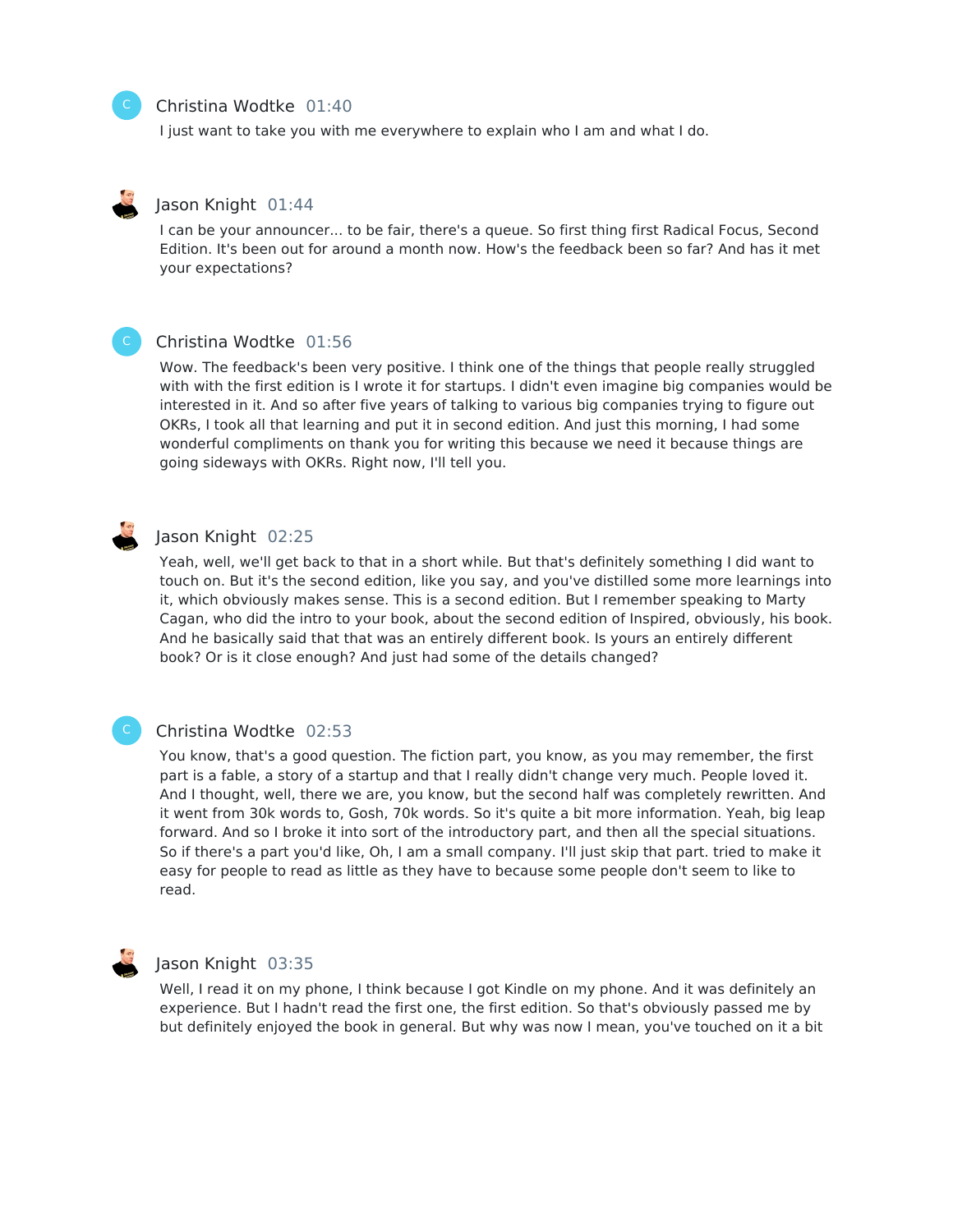already. But like, why was now specifically the time to actually pick up that pen or typewriter or whatever it is you write on, and actually put the body of work in because it must have taken some time to get that done. Right. So why was now that time?

# Christina Wodtke 04:00

Well, you know, it's interesting, because every time somebody asked me a question that wasn't covered in the book, I have a tendency to write up a little essay on my website. And there were starting to be a lot of those essays. And I was thinking, Wait, when did I write that? And then it turned out five years had gone past. So I thought, well, let's take all this knowledge. And then I actually wrote my mailing list. And I thought, I'll interview a couple people. I got 250 Plus responses to that of all these things that people are struggling with, and threw it onto a Miro board and organised it and saw some patterns and decided, yeah, people would like some help. So I decided to go ahead and write it because I always think it's nicer for me to work on new problems at all then work on the same old problems over and over again. So if I have a solution, I wrote it down.



#### Jason Knight 04:48

Oh, fair enough. So you iterated your way to perfection and did some kind of design sprint to work out what to put in there.

#### Christina Wodtke 04:54

That's how the first book came. Actually I wanted to give a talk on OKRs at South by Southwest And they said, We'll give you a book reading because I'd mentioned from my forthcoming book, which I hadn't started yet. So I went ahead and wrote a 75 page version of the book, sold it and got a lot of feedback and made the first edition based on that. So I've been lean startup my whole life.



#### Jason Knight 05:16

Oh there you go, living the dream. So the book's about OKRs, as we just said, objectives and key results for anyone in the cheap seats. We'll talk about a bit more about that in a minute, because obviously, you've got a lot to say on on the topic. But I'll confess that the first OKR book I read was Measure What Matters by John Doerr. And I was mildly surprised to find out that actually came out after the first edition of Radical Focus, as I assumed it had come at first for some reason. So to some extent, John's riding on your coattails? You both live in Silicon Valley, right? So I guess the question is, after his book came out, and you saw each other parties and stuff like that, which I'm sure that there must have been some that you went to, were you kind of friends? Or were you sitting there giving each other the evil eye all night?



#### Christina Wodtke 06:02

I've never even met John Doerr to be quite honest. He was a VC who had invested in Zynga, that's why I know about it, because I used it very heavily. And I will say that I know Marty really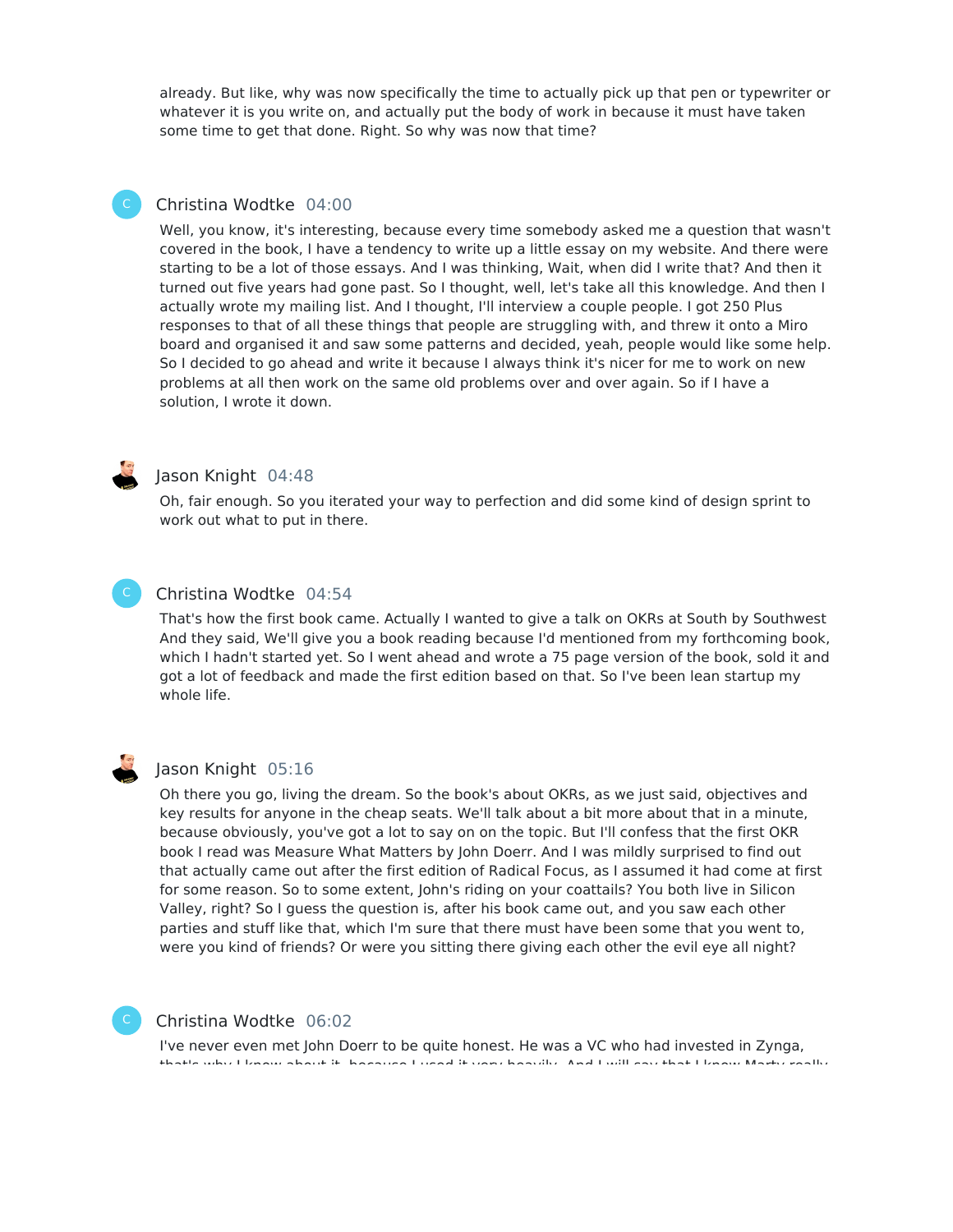that's why I know about it, because I used it very heavily. And I will say that I know Marty really well. And I know Rick Klau very well, I would say Rick's video is the one that of course got a lot of people excited about OKRs. And so to be honest, there's not a lot of reasons for VC to write a book. That's not their business. And that's not their interest, but he is an investor in Betterworks. So I'll let you make your own connections to it. The, the what matters people are really lovely, they have a website up and I will say that when I was flipping through the book and the Learn More, and my book was the only thing listed under Learn M ore, I was gobsmacked. So I had to write them and say thank you. But I hope someday to say hi to John himself.

# Jason Knight 06:51

That can be one of your objectives. Okay. But obviously, you said that the people are nice. And you've obviously read the book yourself. Anyone trying to be diplomatic would just sit there and say, oh, yeah, read both, or read all three. Now, I guess now there's a second edition. But if I could only take one of those books onto a desert island, why should it be yours?

# Christina Wodtke 07:15

There's actually a couple of problems with Measure what Matters, which is the infamous tasks, not results. So one of the interesting things that came out of my conversations with Rick was that he said, if he'd realised it was going to go viral, his video, he would have made better examples. And so one of the biggest changes I made in the second edition was putting in tonnes and tonnes of really good examples of actual results. People really struggled on figuring out how do I measure something. And so I figured that if I had a lot of examples of ways to measure things that are a little more ephemeral, would be very useful to people. Also, mine is short, it's got a nice story in the beginning, and it has lots of practical advice. I'm a very pragmatic individual. So you should be able to start using it effectively, the moment you put down the book.

# Jason Knight 08:04

So yours is more of a practical playbook to get you up and up and running started and lots of advice on how to do it properly, rather than being more of a theoretical treaties on OKRs.

# Christina Wodtke 08:14

Yeah, I have heard from clients that after they finished Measure what Matters, they weren't sure what to do. And I didn't want anybody to say that about my book.



#### Jason Knight 08:23

So OKRs are definitely in fashion these days. There's a lot of stuff being spoken about them, a lot of stuff being written about them. And obviously, your book, there's Measure what Matters, there's loads of other stuff, there's OKR consultants, there's OKR boot camps, everything..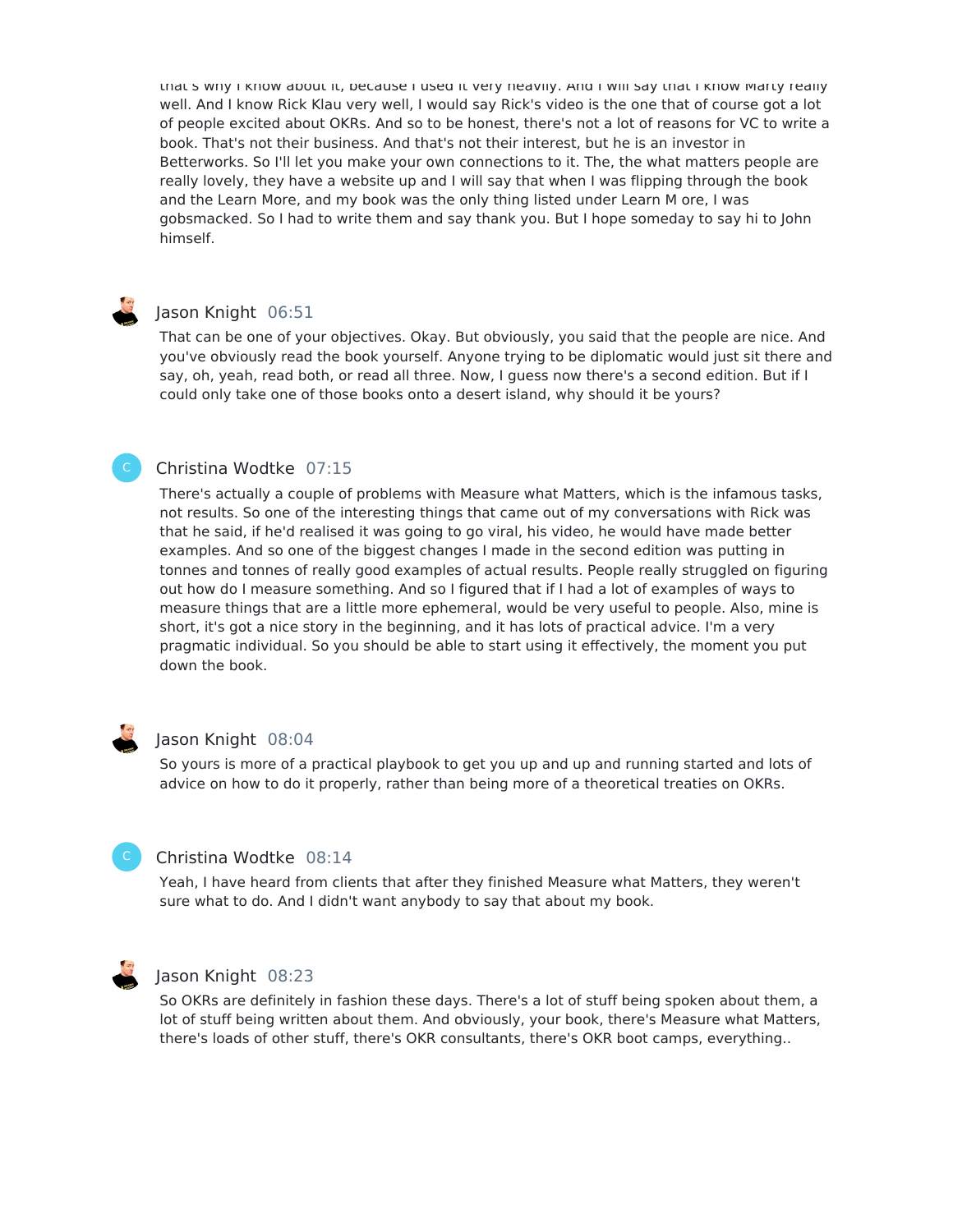there's so much information. It's very en vogue at the moment. But you touched on it again yourself about your time at Zynga and being introduced to OKRs first of all. So what was the point where you sat there and thought, Hey, hang on a minute, there's, there's something here, this is really going to help me out?

### Christina Wodtke 08:51

Oh, well, when I left Zynga, I was really badly burned out. I was super exhausted. And I just took six months off. After that I was trying to do different things, trying to figure out what did I want to do with my next phase, and I was advising some startups like you do when you live in the Silicon Valley that seems hard to avoid around here. And they were really struggling, they were tripping over their own feet, they were getting in their own way. And I thought, hey, you know, OKRs could be useful for these folks. And so I sort of was working with different people and adapting the Zynga approach, which was super crazy, metriccy. So people don't really have that tolerance. And of course, startups often don't have good numbers. So... simplified it, cleaned it up. And people were really loving it. I thought, well, this seems useful. Maybe I should write it down so more people can use it. It really was not that complicated. I was just like, this seems useful.

# Jason Knight 09:45

So would you say that your take on OKRs is very specific to you, as you say you've kind of taken it, cleaned up, adapted it or do you think that anyone practising OKRs would be doing it broadly in a way that you'd recommend if they were doing them properly?

# Christina Wodtke 10:01

Well, you know, I have some ideas about properly that may not be shared with everybody. There's a reason I called it Radical Focus rather than OKRs, like Ben Lamorte's book was ... his was the second book out on it. So I decided to call it Radical Focus, because I think that that's something that's really, really needed and in companies and the worst trend I've been seeing, and I've been seeing it in the last year, year and a half, is people trying to use OKRs for everything. And that's not what they were designed to do. They're not some giant management philosophy. They're not a project management tool. All they are is a way to make sure that your most important strategic objectives get done, to be honest, because life is full of all this crazy stuff. Like there's noise, people are yelling at you, maybe your dog is barking, maybe your boss is confused, maybe you're worried about your taxes. And you need some way to go, Oh, yes, this is the year we're moving into China, or this is the year we're going to develop this new product. And so the OKR is this way of keeping those critical things right in front of you whether you use them personally as I do, or if you use them as a company.



C

#### Jason Knight 11:09

Yeah, that's an interesting point about focus. And again, it's something you've touched on in the book about, like, you can't just put OKRs on the top of anything. And it just fixes the world of your business. Like there's certain preconditions that you need to have. And one of those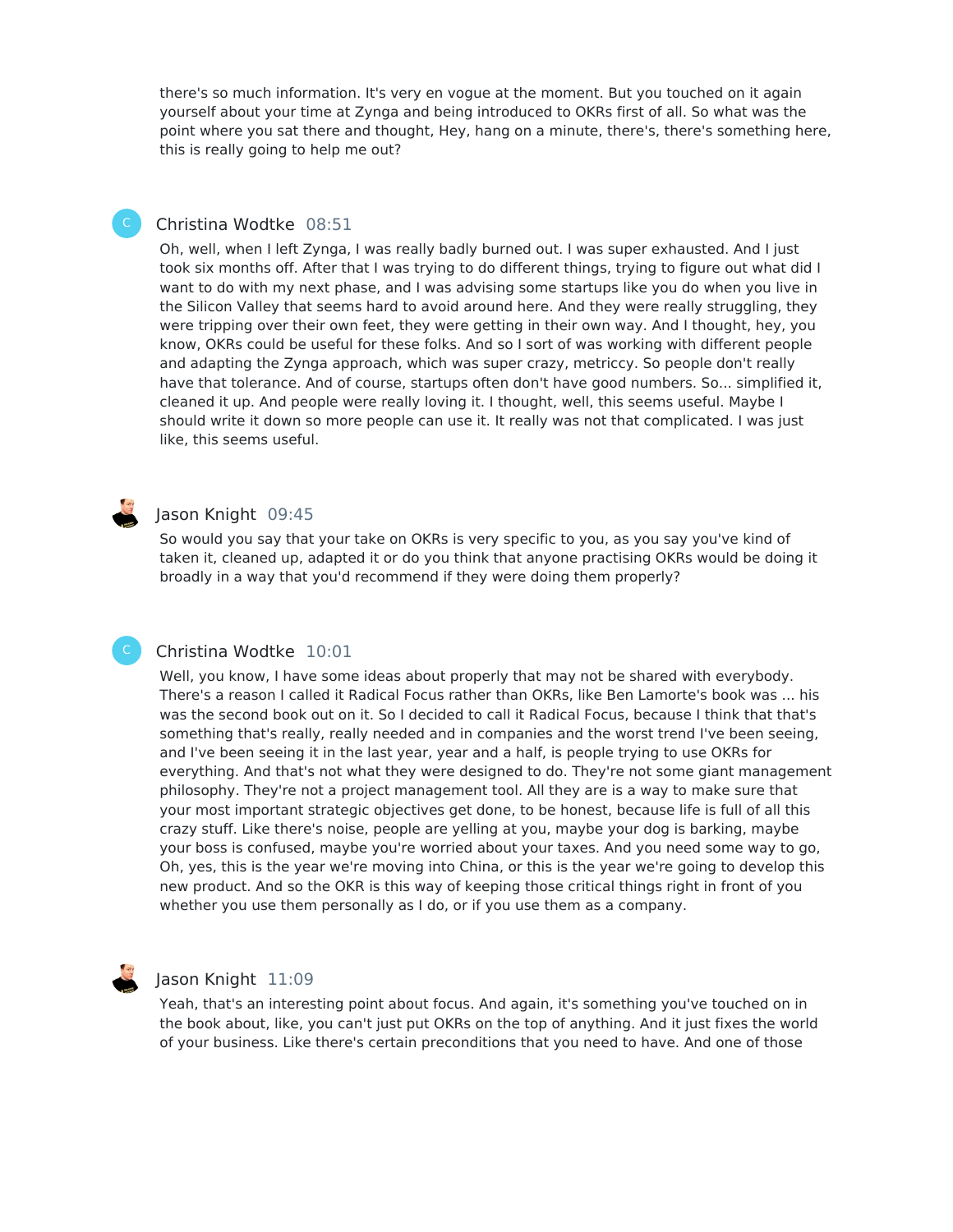that you've just said, as well is like you have to actually have a plan. And you actually have to have a strategy that is focused enough itself. Otherwise, you're just sitting there and just everything becomes an OKR and you're just still trying to go in 25 different directions.

# Christina Wodtke 11:37

Oh, my gosh, yeah. It's a mess. Well, I mean, it's the old saying, right, if everything is important, nothing is important. Yeah. So you need to know, what do I not do? I think that's a Drucker ism, which is strategy is knowing what not to do. And I like that quite a bit. So yeah, I will say that a lot of times, I find things that I know, not a lot of people know. And I'm always surprised. I'm like, I figure if I know it everybody knows it. And one of those things are one of those things happens to be thinking about strategy. And again, working with startups, it really caused me to sort of boil down how you think about strategy, because often it's this fluffy, crazy thing that sort of floats around and expensive consultants want to sell it to you. And it's really a question of, if our company is going to stay healthy, or grow? Where do we need to put our focus. And, you know, I was talking to a newspaper company about my experience working with the New York Times back when they were very first trying to figure out the web. And that's a great example, which is, oh, this thing is coming, perhaps we need to figure out what we're going to do about it. Another one is you see a market showing up, right? You know, like, Baby Boomers are ageing, that's going to affect medicine quite a bit, or, you know, this country looks like it's reaching a certain point of technological ability or financial health that we want to move into it. And unless you want to wait until it's too late, and desperately try to paddle like a crazy person to catch that wave, it's a little better to be ahead of the wave, and OKRs are a way of saying, let's start thinking about it now, before it's too late.



C

# Jason Knight 13:13

No, absolutely. But the book's told at least in part, as you said, as a work of fiction, or a fable with our eager tea entrepreneurs, which obviously is a blatant attempt to grab the UK market, Hannah and Jack, who are struggling to make progress in their company, and in dire need of help, and it feels like everything's basically falling to pieces. And The Team That Manages Itself similarly uses fiction to make its point as well, certainly, in part. So that's obviously a conscious decision to to write the story in that way. Why does that resonate so much with you? And why do you feel it resonates so much with readers to have it told out in rather than just a list of dry examples, but to actually put that personality into it?

# Christina Wodtke 13:55

I think you may have seeded me a little bit by saying dry examples. But, you know, storytelling is incredibly important. Human beings in all of human history. We've only started writing down things fairly recently, as John McWhorter likes to say if all of human history was a clock, we started writing things down around 11pm. So that means our brains haven't evolved to reading yet that's actually a theory about dyslexia. But I digress. So our brains are evolved to listen to stories and to understand stories. And so here I am going, I think I might write a book about OKRs Oh, my God, I'm writing a book about an acronym. How boring is that? And so I'm a huge fiction reader. I read tonnes of fantasy and science fiction and all those good nerdy things, and I a fan of Patrick Lencioni's books as well, like Five Dysfunctions Of A Team or Death By Meeting,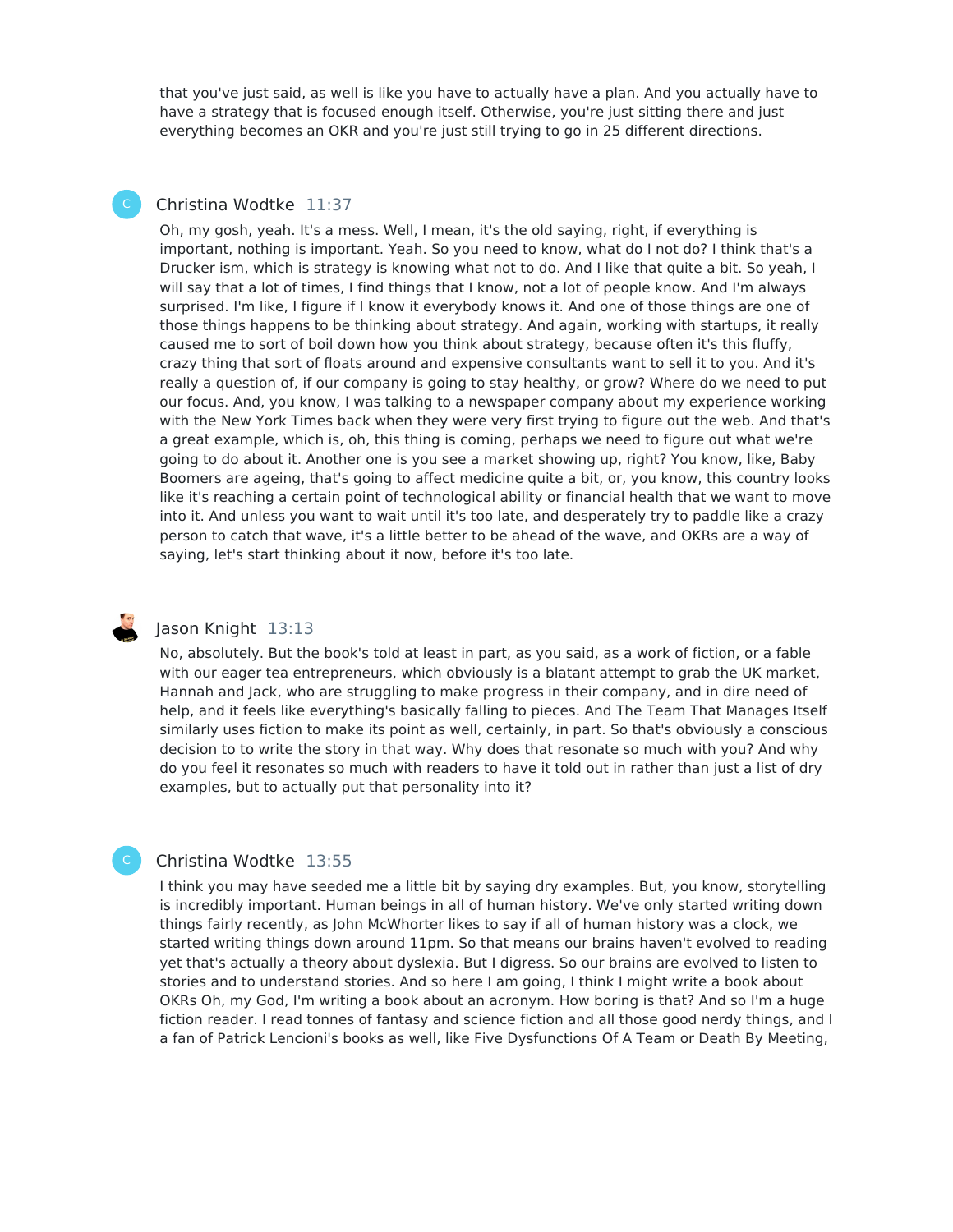and I thought, if I could tell a story, then people would be interested, they would enjoy it, they'd get into it, and it has proven to be very, very true. I think there's something else that I didn't expect, though, which is when you write fiction, because you tell the story of people and their lives and you show workplaces, people learn more from it. I will say that I, somebody came up to me at conference and said, "Thank you so much for Radical Focus". And I was like, ready to talk about OKRs. And he suddenly went, "I had this guy I needed to fire and I had no idea how to do it. And I read your book, and I was like, Oh, I can do that". And it's proven to be true in all these funny little ways, as well. So I found fiction to be actually a really rich medium for imparting knowledge.

# Jason Knight 15:34

I'm sure there's probably some study somewhere that explains some different system of your brain that in that it kind of brings into play as well, or something like that. And that's some homework for me to do after this. Now, I know it's fictional. But obviously, all fiction has a grain of truth in it, and you take it from your own experiences. So whilst I'm sure that Hannah and Jack themselves didn't exist, there must have been many people that shared many of their characteristics that you've dealt with in your time. So how many times have you walked into a company that you're advising? And seen either pretty much exactly the same situation as them or something much worse? And how do you approach doing something about that?

#### Christina Wodtke 16:14

I see a lot worse. I would say that I hate to tell you this. But TeaBee is a very normal startup as far as my experience goes. There's always chaos. And especially since startups are often done by young people. So they're often kind of floundering about trying to figure out what the heck's going on. Although that's not just young people, I certainly flounder about in certain areas, as well, we all do. But yeah, I will say one of the hardest things is going to a company who's trying to do OKRs. And they aren't working agile, they aren't working lean, they don't have a good system for performance management. And it's kind of like, whoa, maybe let's start somewhere else first. Let's, let's talk about, you know, empowered teams, which, as you know, is my great passion and OKRs are a piece of the puzzle. So how do you get folks from doing management like it was done in the 40s, or maybe even 20s, to be quite honest, and get them up to a more modern product management point of view. And I like to think it's sort of like cell phones. I remember, I was in Greece, oh gosh, a long time ago. And there's this guy, and he was beating octopus on the rocks. And he was wearing only pants, you know, no shirt, just ragged. He looked like a shipwreck survivor. And then he put the octopus down and reached in his pocket pulled out a cell phone. And I thought this is a guy who leapt over all the technology, you know, in between sending, I don't know semaphor straight to cell phone. So I'm hoping that what will happen between the work that like Marty's doing with empowered teams, and my writing, and a few other folks and the great folks that Mind the Product, obviously, there's a tonne of great people. Bruce McCarthy's doing interesting work. There's Teresa Torres, there's so many great people all going, Hey, folks, let's just jump over the middle bits and get to this good part, then that's what, that's what I hope to do.



C

#### Jason Knight 18:08

But you again, you touched on it just then in this part of the.. or is indeed the full focus of The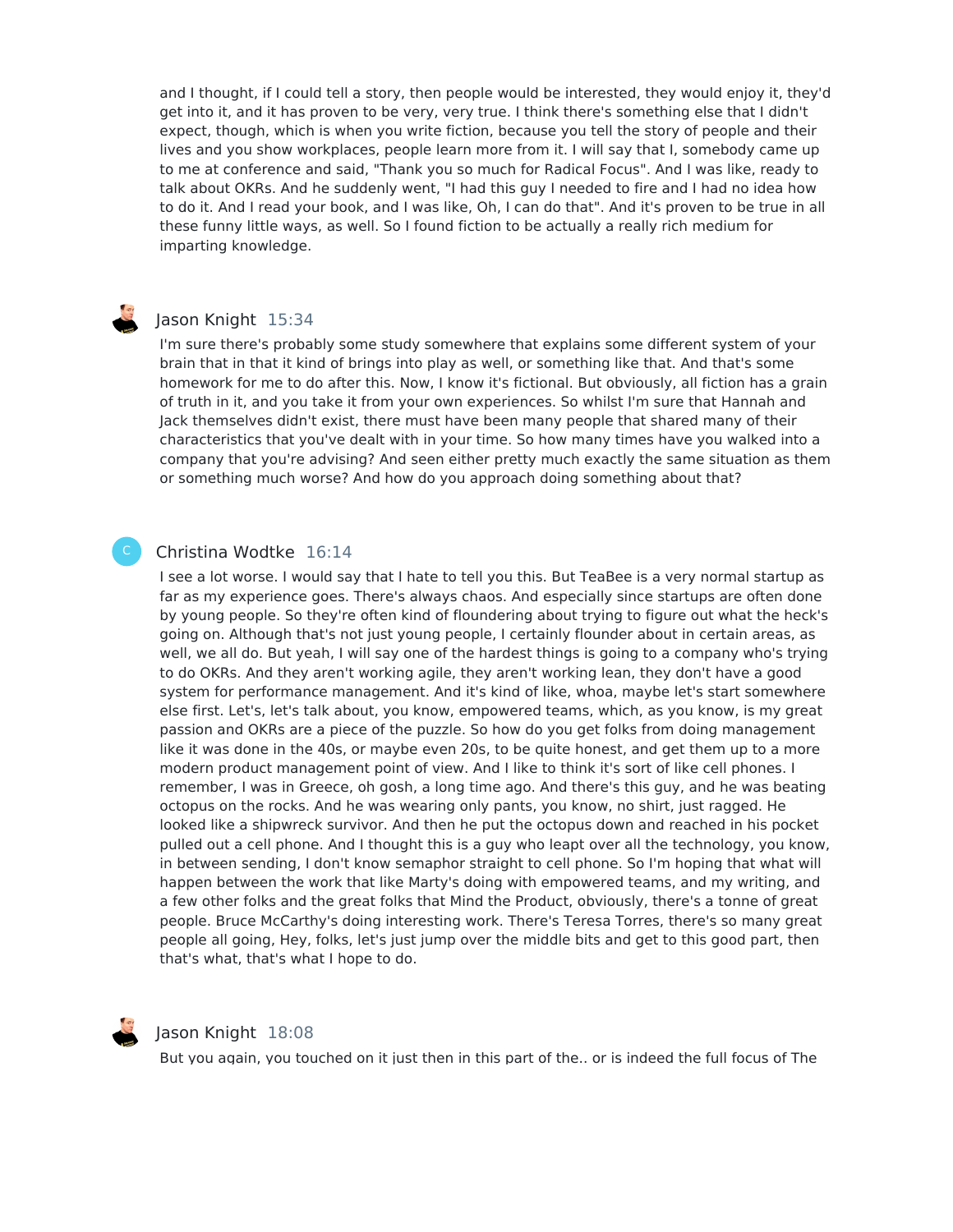But you again, you touched on it just then in this part of the.. or is indeed the full focus of The Team That Managed Itself... is this idea of empowered teams. And the way that you need those to make any kind of progress or meaningful progress. But again, as you said, you know, kind of pre empting all of my questions that that's something that not all managers are actually keen to embrace. What are some of the ways or reasons that you have heard or seen where... there's got to be some people that think this is actually a good idea to micromanage still, right? And I wonder if there's any kind of common complaints that you hear from people and maybe that you're trying to bed some of this stuff in with it says that we just can't trust our teams, or we just can't work like that, or that's not how it is here? And how do you defeat those?

#### Christina Wodtke 18:55

Oh, my gosh, that's not like that here. But what if it was? How awesome would that be. Relentless optimism, and endless questions like two year olds level of questioning? Those are a couple of things. I will say that, the reality is that I tell people a lot you don't scale. The reality is that after you get to a certain size of a company, which is smaller than most people think you just can't know everything that's going on. It's really funny. A lot of startup CEOs are like, I was walking down the halls and I saw someone I didn't know. And their mind is blown. And that's around the moment where you're like, guess what, you can't tell people what to do. The other thing is, it's a really high cost. For example, if you tell everybody what to do, A players quit, because that's, that's a waste of their time. It's annoying that they don't want to work that way. So the reason I wrote The Team That Managed Itself was really about thinking about how do we hire the very best people and then get out of their way so they can do their very best work. So there's scaling, there's the dream of actually going to sleep at night and not writing emails at 2am. And there's the ability to let go and letting go is really hard. But it's what will make the company great.



# Jason Knight 20:13

So is it just an ego thing in that case, then? Or do you think that there are more pernicious elements at play?



### Christina Wodtke 20:19

I think a lot of people think that their job is manager is to tell people what to do. I think there's a lot of bad models out there. I think that the culture shows us, you know, you watch TV, and you see a very important CEO. And they're all busy and running around saying, Stop that and do this. And it's like, no, no, don't do that.



#### Jason Knight 20:38

So in the book, you get very practical, and very prescriptive about the process of keeping OKRs running. So it's not just that you come up with a bunch of things and just let it go. But you're very prescriptive about how you should run that with your weekly cadencs and quarterly updates and annual reviews and stuff like that. Do you think that this is essential to the success of OKRs? Or is it merely enough to stick to the principles but just wing it the way that you fancy?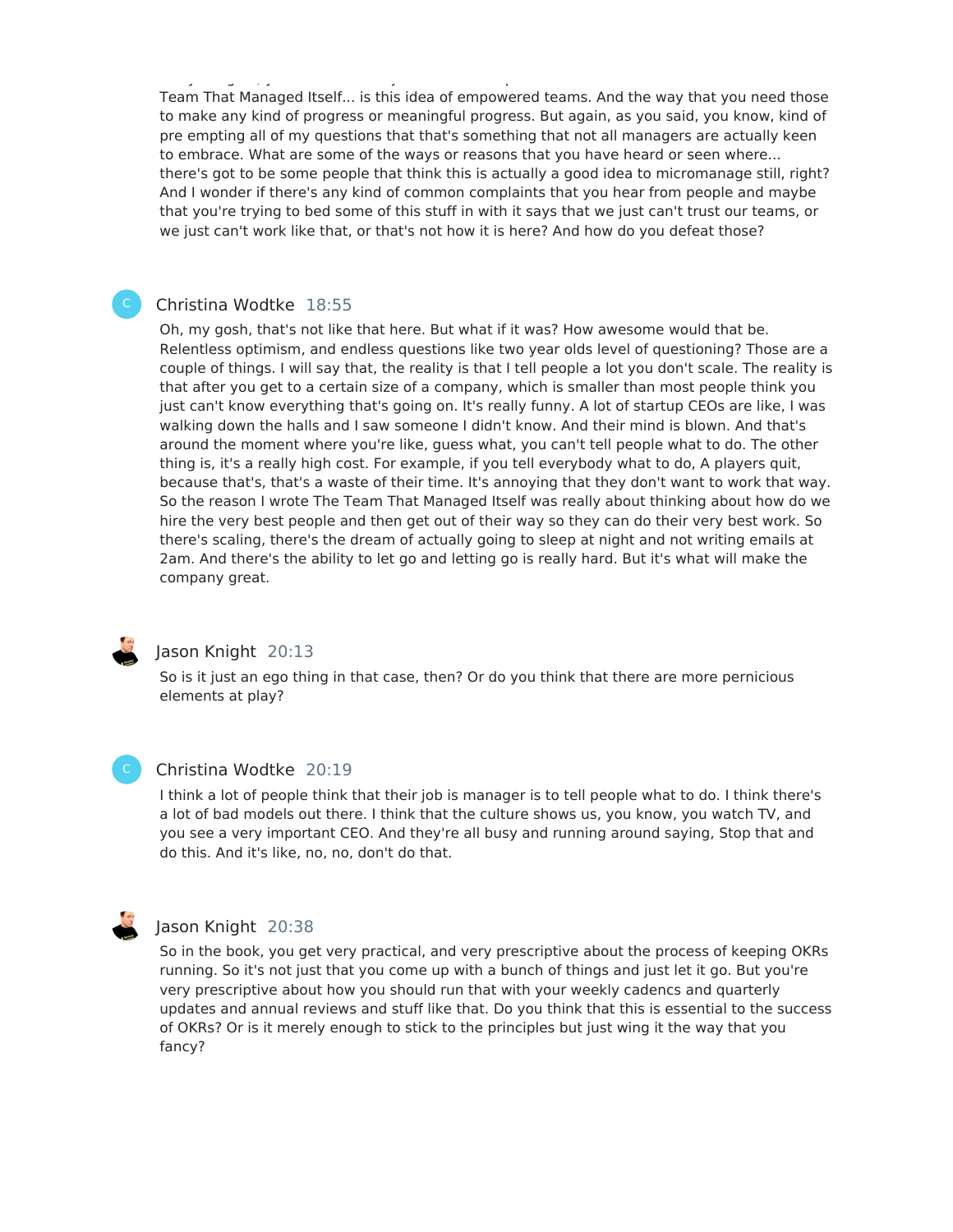#### Christina Wodtke 21:07

You know, I like to call that set and forget. And then you wait till the end of the quarter for the OKR fairy to bring you your results? No, don't do that. Come on cadence is everything, cadence is more important than setting e xcellent OKRs. I have a couple of women exec friends that... we, we send each other our personal OKRs. And one woman is like, super fierce, she's all getting things done and 80% complete and stuff like that. The other one is just all hand wavy, like, oh, well, I kind of been thinking about my OKRs, maybe I should try that. Well, after doing that, for the last three years, a woman whose hand wavy, but she checks in every Monday has changed her business, gone into business for herself and is making a tonne of money and is very successful. Just because every Monday she stopped and said, "Is this really what I want to be doing with my time?" That rhythm will change lives. And the cadence is everything. So I feel really frustrated when people spend like two or three days arguing about the perfect phrasing of that objective and exactly the right number, and then not do anything else. That's a waste. It's a sad waste.



C

### Jason Knight 22:13

So would you say is really a case of the organisation kind of using that cadence and that repetitiveness to build its muscles and get better and better and better at OKRs rather than just reading a book, doing one thing, and then as you say, set and forget and just watching everything atrophy?

# Christina Wodtke 22:29

Yes. Well, yes. The muscle I think that OKRs really work is learning muscle. I think that the number one strategic competitive advantage that companies are going to have right now is their ability to learn collectively. And so with the OKRs, because you're constantly checking in, you're constantly saying, what worked, what didn't work? What experiments turned out well? What are we... what's getting in our way... that overall, a company becomes smarter and smarter and smarter and more and more nimble and more able to react to the changes in the marketplace and implement strategy, of course.

#### Jason Knight 23:04

But sometimes, you'll get people that maybe want to give this OKR thing a go. They go massively ambitious, they try and get it all right the first time... results are maybe kind of limited, and then they give up because it didn't work perfectly first time. What's your advice to someone like that? Aside from obviously just don't give up?

### Christina Wodtke 23:22

Well, that just always makes me really, really sad. And especially since I would say, over 90% of the phone calls I get from people are saying, "yeah, we've been trying and it's not going well". So and I was like, "Oh, I wish you'd started with me, but okay, let's see what we can do now".

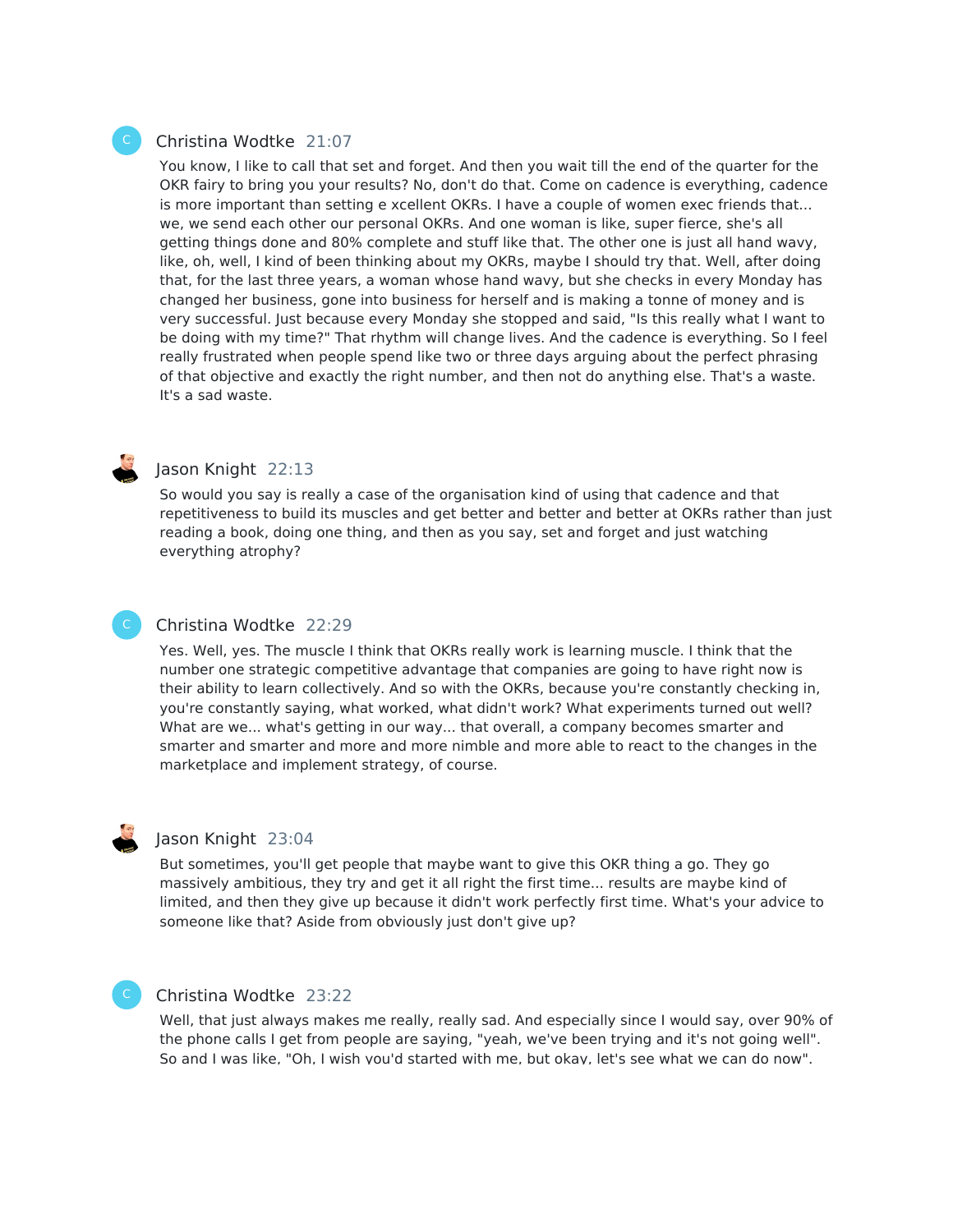So and I was like, "Oh, I wish you'd started with me, but okay, let's see what we can do now". It's just sad, because that means they don't believe that they can learn. I don't know if you're familiar with the fixed mindset and the learning mindset concepts. So there are a lot of companies that actually have fixed mindsets and things either work or they don't, as opposed to when you try on something new... things go horribly sideways. And then you say let's do it differently next time. And then you do it differently and then you say, "Oh, well, we've now found some new challenges and on and on and on". So it's exactly the same problem. So I would say if things have gone horribly in your first try, congratulations, you're like everybody else. Everybody's first OKR goes horribly wrong. It's just part of the learning cycle. Yes, it sucks and yes, it gets better.

# Jason Knight 24:22

But I've also seen situations where each team has a disparate set of OKRs. Maybe everything that they do is being forced into the OKR framework even when they're not really Os or KRs. Or worse still, you get situations where individuals within teams have their own disparate OKRs. Again, maybe not all objectives, maybe not all key results. And that's obviously not a pattern that you recommend in the book. In fact, you explicitly recommend against that. But is that in itself, kind of okay, because they're trying as in like, that's something that they could get better at, and it's just the first step of them learning or do you think that they've already gotten so far off piste that they're never gonna end up where they need to be?

#### Christina Wodtke 25:04

C

Well, there's mistakes you recover from those mistakes you don't really recover very well from and I would say individual OKRs... I now tell people " No", if they're the kind of people who don't like "No", I like to say, "wait one year and get OKRs working with a team first". But individual OKRs have got to be one of the worst possible things that people try... they try it because Google does it. But gosh, it causes so much pain and suffering. And it's because in a modern company, very few people can do things by themselves. So otherwise, yeah, go ahead, have disparate OKRs and have it go sideways and say, "Wow, this disparate thing isn't really working out for us, maybe we should try to align each other. Let's try a bunch of different things". I will admit, you say prescriptive about the book and I feel a little sad, because I believe that I try to put all the things I've seen work in the book. But to be honest, I find that people are always inventing interesting new ways to do OKRs. And that every culture is different and you really have to adapt the process to your culture. I'd like to say please adapt it after you try to do it like in the book, at least one quarter of that. And then after that one quarter, you could say, "Wow, we need to change this to this", but don't pre give up. You know, don't give up before you've even tried.

# Jason Knight 26:20

Yeah, that's interesting about the trying it the right way first, or certainly your right way first, and it reminds me of a quote, which I think was from Jeff Sutherland, about Scrum, obviously, which is around like, "first you learn it properly, and you do it all very by the book. And then you get really good at that. And you can basically teach other people to do that. But the better that you get at it, the more you just throw away the book in the first place", because you've ... I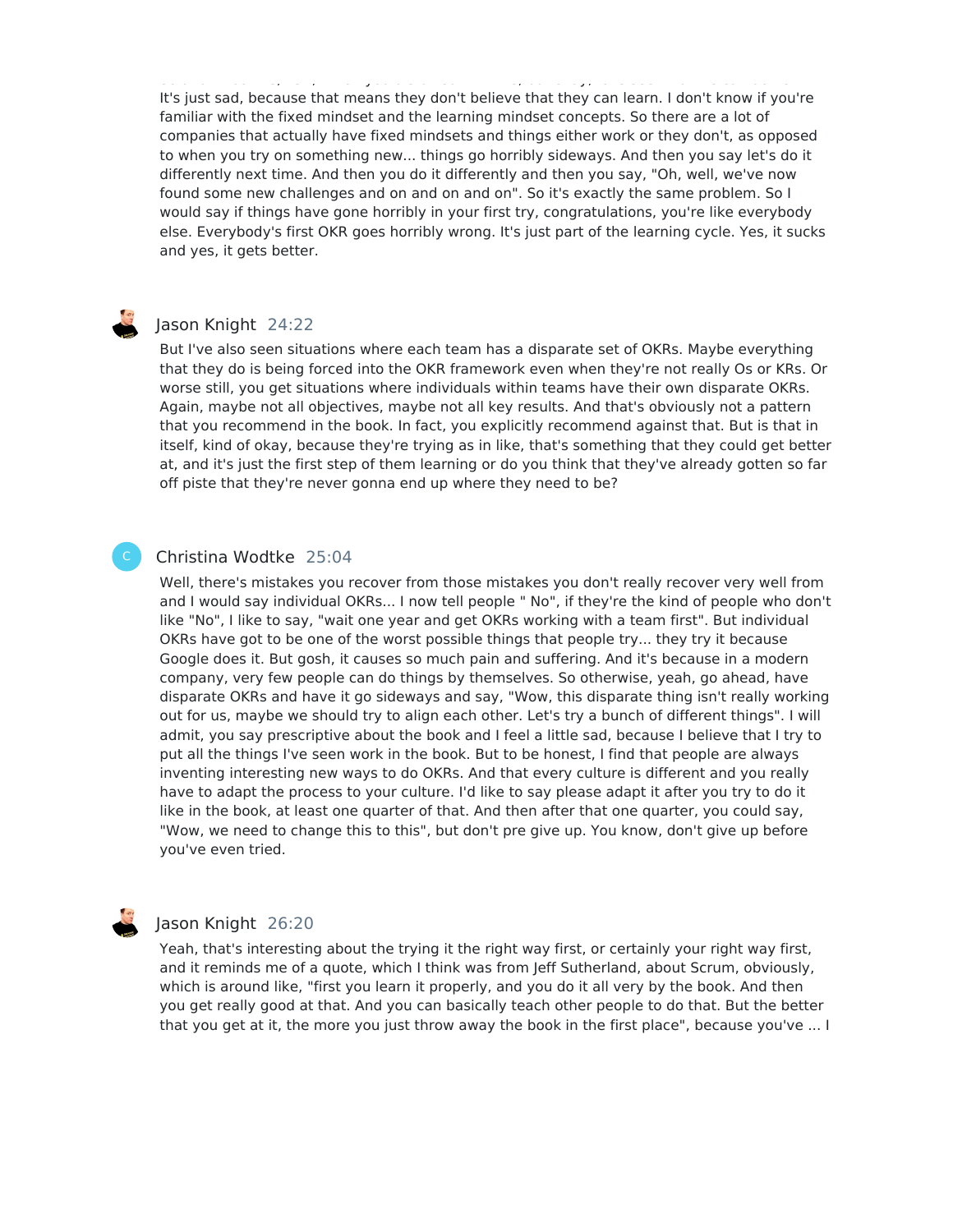dunno, it's seeped into your bones or something like that, which I guess tracks very much of what you said around, try it the proper way first, and then adapt it afterwards rather than trying to pre adapt it. Because then you may be setting yourself up for failure.

# Christina Wodtke 26:57

Absolutely. And I think that part of me kind of recoils at "the right way". But I will say that it is years and years and years. Literally, gosh, I'm old! Years of seeing what works and what doesn't work. So what I've done is write a book of all the ways people have found that do work, but they don't necessarily work for absolutely everybody. So you try it using best practices, and then you invent your own best practices.

# Jason Knight 27:23

And then write your own book, and get into terrible trouble with you. Because there's another kid on the block.

# Christina Wodtke 27:29

Oh, no, I'm very excited... Sense and Respond put out a new OKR book and it's really lovely. It's a very short book. It's quite good. And I think if we can have more good books out there, maybe we'll have less people unhappy because they're trying to use OKRs for everything, including buying their pencils for Christ's sake.



C

## Jason Knight 27:49

Do you subscribe to the, I think, very Google way of basically everyone sticking on the walls and having on our cubicles and stuff so everyone can go and see everyone's OKRs? Or do you think that's completely unnecessary?

#### Christina Wodtke 27:59

I wish more people would be comfortable with that level of transparency. Having it all up on the intranet is a really smart idea. I know from folks, friends of mine who work at Google, they say they just hop on and they can see what everybody's OKRs are. So when they need to go horse trade, they know what the other person wants. And I think that's actually quite smart. Right? It's very motivating. But there's a habit of secrecy that a lot of companies have gotten into that it's really hard to give up. I have friends who have done consulting for the fruit company as they refer to it. And I won't tell you who that is. But I can imagine. So there's definitely companies that are very paranoid. And unfortunately, that paranoia is getting in the way of their learning.



Jason Knight 28:41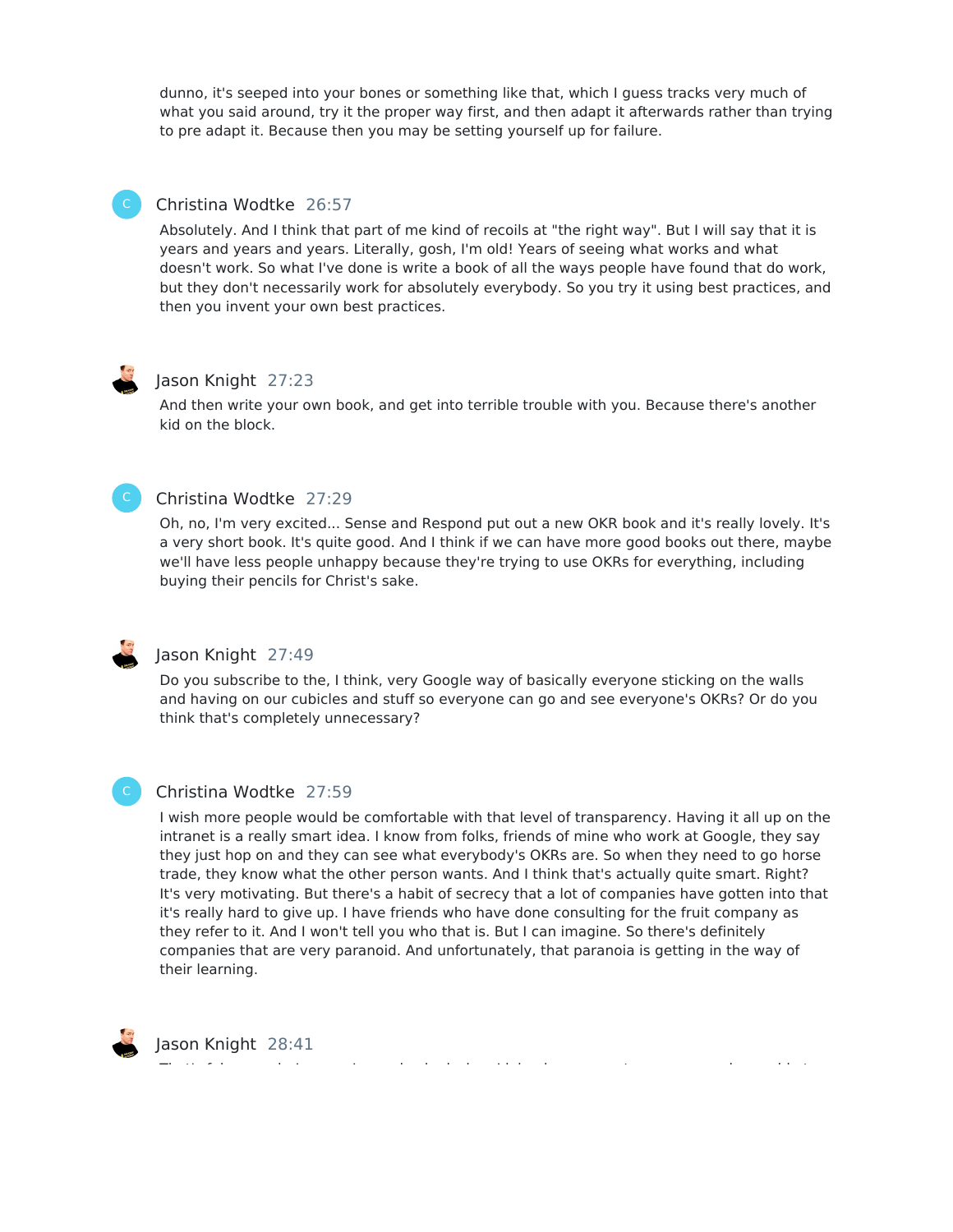That's fair enough. I mean, I was shocked when I joined my current company, and was able to see other people's calendars not just the busy/ free, but actually what was in them as well. That was a very interesting step. And are there any specific situations where you wouldn't recommend OKRs? Or where you think they're completely unnecessary?

# Christina Wodtke 28:56

Yes, heavens, yes. I think that there are business units, sometimes that are in a dying business. And you might try OKRs for one quarter, just to kind of kick the wheels and see if there's anything left. But putting that on quarter after quarter is just making those people very depressed and very sad. It's very hopeless. To be honest, there's a lot of successful businesses that are just going to make money for a little while, and they're not going to grow because either the market saturated or a lot of other reasons, you have to ask yourself, why don't use OKRs their same thing. It'll be depressing, although people who are making money are usually more cheerful than people who are losing it. So that's a good place not to use it. When people first start to use OKRs. I tell them start only with company and teams. By teams. I mean product teams, multidisciplinary teams don't make the service groups do it. I find that design and engineering and marketing and sales and customer service often really struggles with it. For example, I was talking to an HR group, and they're like, "We are running around putting out fires all day long". And I was like, "Well, if you want to have OKRs, realise you only have one hour a week maybe. And therefore you have to have a very tiny goal. And maybe you should just not do it right now". Wait till later, see if it works then.

# Jason Knight 30:20

Now you and I had a brief Twitter conversation a while back around people turning their to do lists into OKRs, you know, writing them in the OKR format and saying that they're doing OKRs? Is that the biggest anti pattern? Or are there any particular other bugbears when you just look at someone when they're doing it? Like, you go into a company, you see how they're doing OKRs? And you just sit there and head in hands like, "that is just the worst thing I've ever seen"?

# C

# Christina Wodtke 30:47

Wow, well, there's a lot of impressive worse things. I think the worst one is 6 million OKRs. Like so many OKRs. People aren't very good about thinking about time. And visualising time. And time is a medium that we work in, because you know, it moves. That was a dumb statement, but it's still true. So people really struggle with thinking about time. And guess what, you don't have to do everything this quarter. You don't... in fact, if you have 50 things and you're trying to do them all this quarter, you probably won't do all of them. And you certainly won't do all of them well, if even if you do get all of them. So why would you do that? Instead, taking all the things you want, and then spreading them out and maybe putting a great big, humongous calendar. I'm a big fan of Neu Year, N-E-U, calendars because they're humongous and you put them on the wall. And then say where do we want to place these? And is there any benefit? Like what if we worked on retention before we threw a tonne of money down on acquisition? That's like one of my favourite go tos. And so you start looking at your, your whole year or two years, some companies working really long timescales, we start really thinking about how can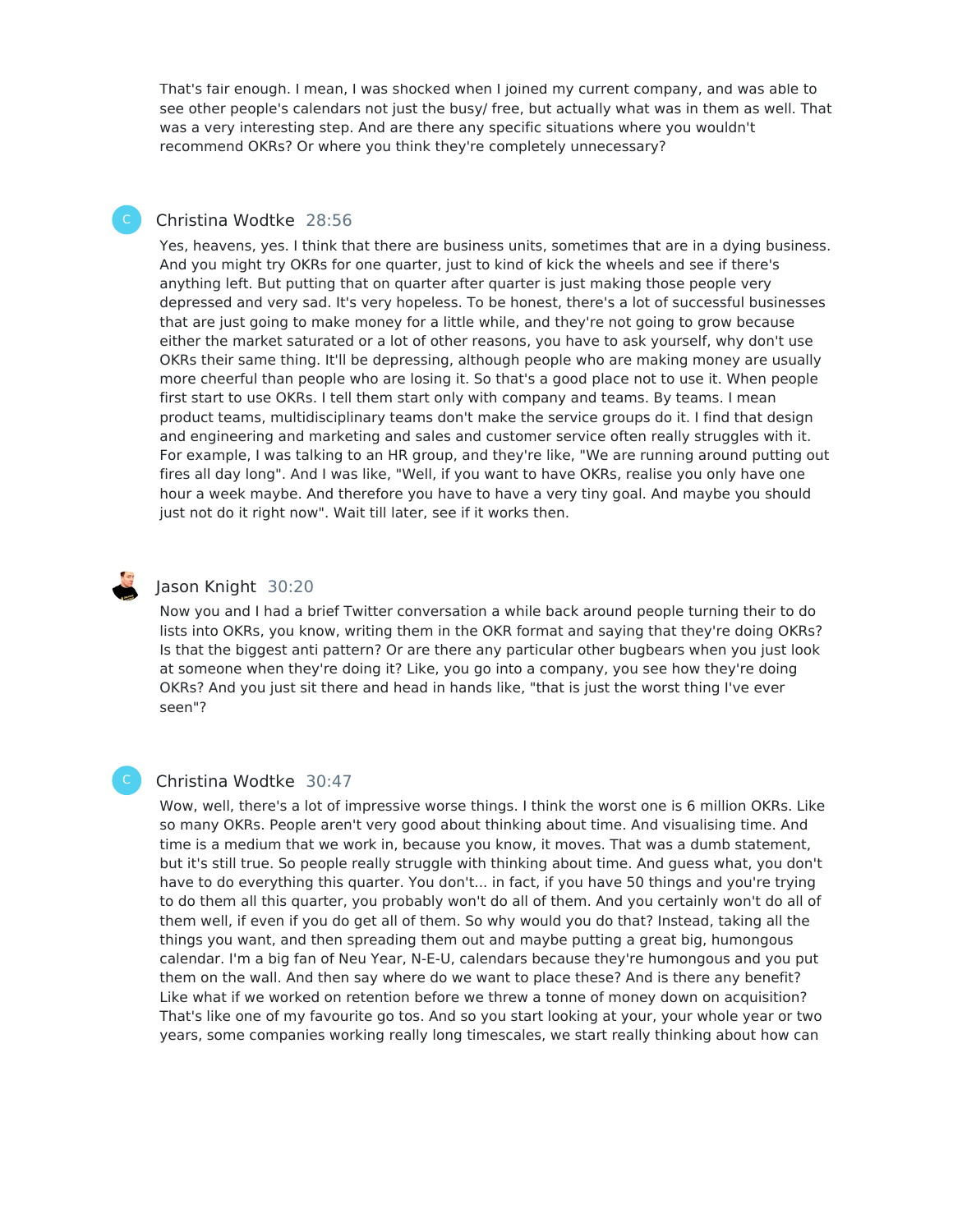we simplify, reduce, combine, and you know what your OKR doesn't have to be inclusive of everybody. This is something that a lot of companies struggle with, because they're trying to find an OKR that speaks to absolutely everybody from the legal guy who's looking at your contract to the customer service person. And, you know, it's kind of relaxing, knowing you're not on the hook for it, okay, 'cause some of those OKRs get so general, they're so meaningless. So that's a big mistake. People will end up making an OKR for every single group, and then handing it to them. Guess what the word handing them to them is a sign you're probably making a mistake, like, you don't know, what HR does all day... I hope... Good lord, then you're one of those micromanaging managers. So let them figure out their own. Let them figure out how much time they actually have to work on things. That's a big mistake... set and forget is of course, the huge mistake. And then I will say this latest word of task lists as OKRs is... it started with the beginning of OKRs, and it is definitely getting worse. So my advice is focus on results and simplify as much as you possibly can.

C

# Jason Knight 33:11

You've written a lot of books, as we discussed earlier.. there's at least three behind you that I can see. Although I realised that one isn't on a plinth. Are there any more books on the horizon? Have you got like a third edition or second edition of something else coming out? Or maybe a new edition, first edition of some new book planned?

# Christina Wodtke 33:27

Well, I always take a break after I finish a book just to look at my incredibly long list of books I'd like to write. Every time I come up with an idea of a book, I just write it on an index card and paste it on my wall of my office so that I can like stop and go "hmm, there's still something there". So right now, since my daughter is on the couch listening, I have to say that I told you I read a lot of fantasy and science fiction. She's after me to finish a book I started a while ago, that's actually high fantasy. But on the business side, which is I think people that you're listening your podcast is probably interested in. I'm very torn between writing a book about entrepreneurship, but it's aimed at ordinary folks, just people who are trying to figure out like, how do I start a restaurant or something like that? How do you think about entrepreneurship in this very, very simple way. The other one I'm thinking about writing is on strategy, unsurprisingly. I have been really stunned at how reactive so many companies have become. They just sit around and wait for the next thing to smack 'em upside the head. And I thought, you know, maybe I could write a little tiny book about just enough strategy so that you're not constantly in firefighting mode. And right now that one's sort of looking like it might be the more likely one but, you know, if you're very excited about, you know, simplifying these ideas of modern entrepreneurship so that everybody can be lean, or if you're interested in strategy, just tweet at me at Twitter, as you know very well Jason, I'm sort of a Twitter addict. I'm on there a lot, and I do tend to respond to people. So I think, if you want me to write one or the other, let me know.

# Jason Knight 35:07

Maybe we'll get a poll going. And also, I'm sure you've got plenty of ideas yourself. But if you need me fake characters that are real characters for your book, then tap me up. I'm sure I can give you a few real life examples.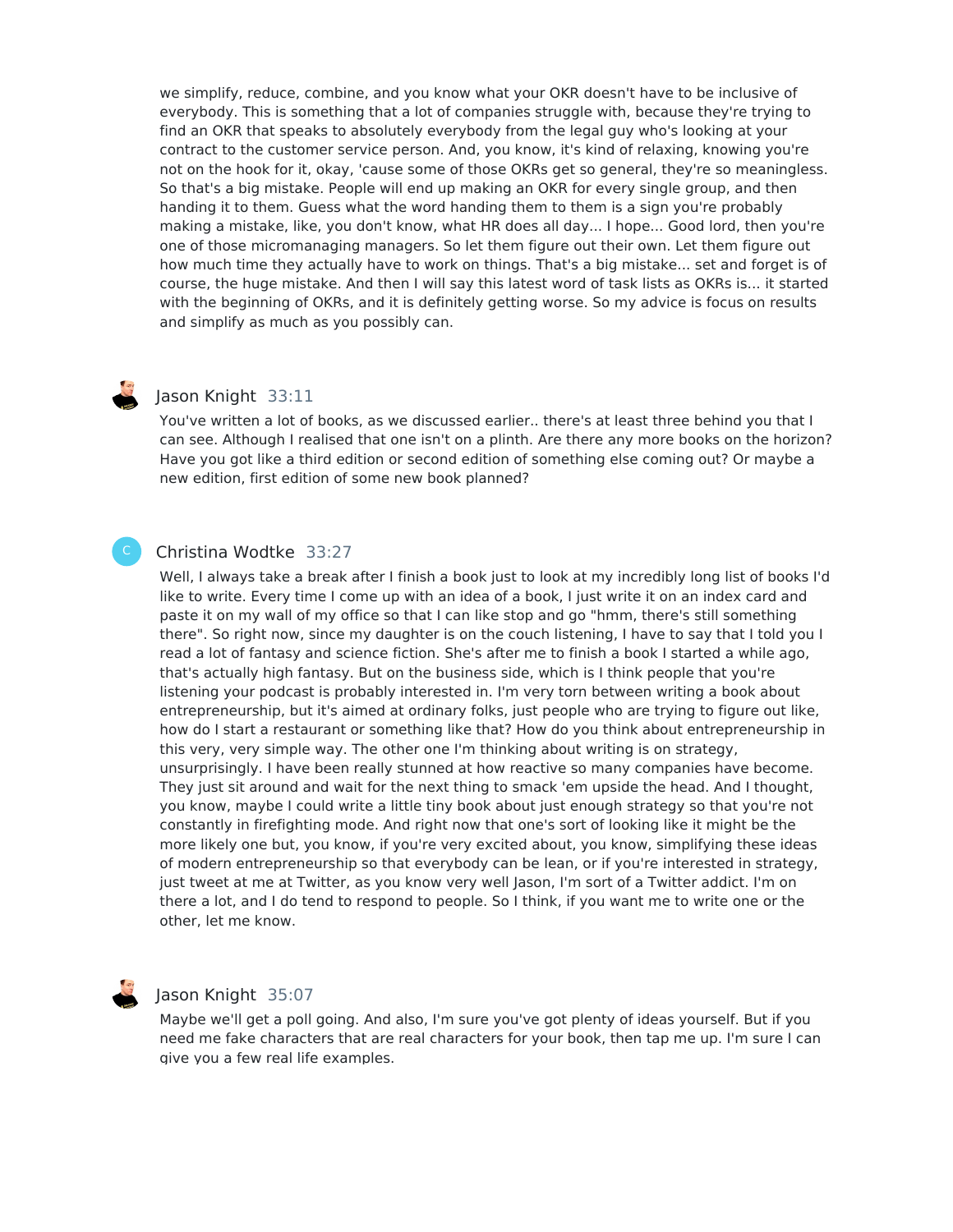#### Christina Wodtke 35:17

Absolutely. Or maybe I'll make you one of the protagonists.

### Jason Knight 35:22

There you go, it's what I would have wanted. And you described yourself as a curious human. What's one thing that's piqued your curiosity recently? And what did you find out when you investigated it?

# Christina Wodtke 35:35

Oh, my gosh. I have to say that Stanford is turned out to be a dream job. Because I get to learn stuff full time, all the time. And it's amazing. My students teach me crazy things, my colleagues teach me some crazy things. So I've been really interested, as a lot of people are in how to make ethics more practical so that people could actually use them in their everyday lives. And so I've been collaborating with one of my wonderful colleagues, Katie Creel, on doing embedded ethics so that in my classes, we can teach ethics. And it's really funny, because I see a lot of companies working on it, and they come up with like, their top 10 list, or here's a ruler with some ideas on it. And the reality is that ethics is all these little teeny, tiny decisions you make based on your value system. And I think that it's really interesting idea to think, "What if instead of talking about ethics, so much, we talk about values", and we really think about the way our values are shaping our software, there's no such thing as neutral software, all software is a picture of how people thought about the problem at that moment. And so when you think about your values, you have to ask, "Whose values am I ignoring? Whose values am I stepping on?" And that's really, really fascinating to me. Also, I teach game design at Stanford... it's one of the things I love teaching for the sheer joy of it. And I've got to say, I'm really fascinated at the way people are starting to use AI so that the people that you... the non player characters you play with will react to you based on how you act towards them. And I think that one of the things that games are really good at is doing simulations, so I can see a future in which games are where you can try out being an asshole, or try out being a nice person, or try out being loud and outgoing, or, you know, or try not talking so much, depending on what your various struggle is and see how it plays out. So I'm really, really excited about the possibilities that are coming out of the intersection of AI and play.



C

# Jason Knight 37:37

Maybe there's an angle here for an OKR based AI game, where we could have some kind of startup simulator. I mean, I guess it would be a bit like SimCity, or some kind of old Amiga business game or something like that. But you know, maybe we can make it a bit more glamorous and up to date.

Christina Wodtke 37:52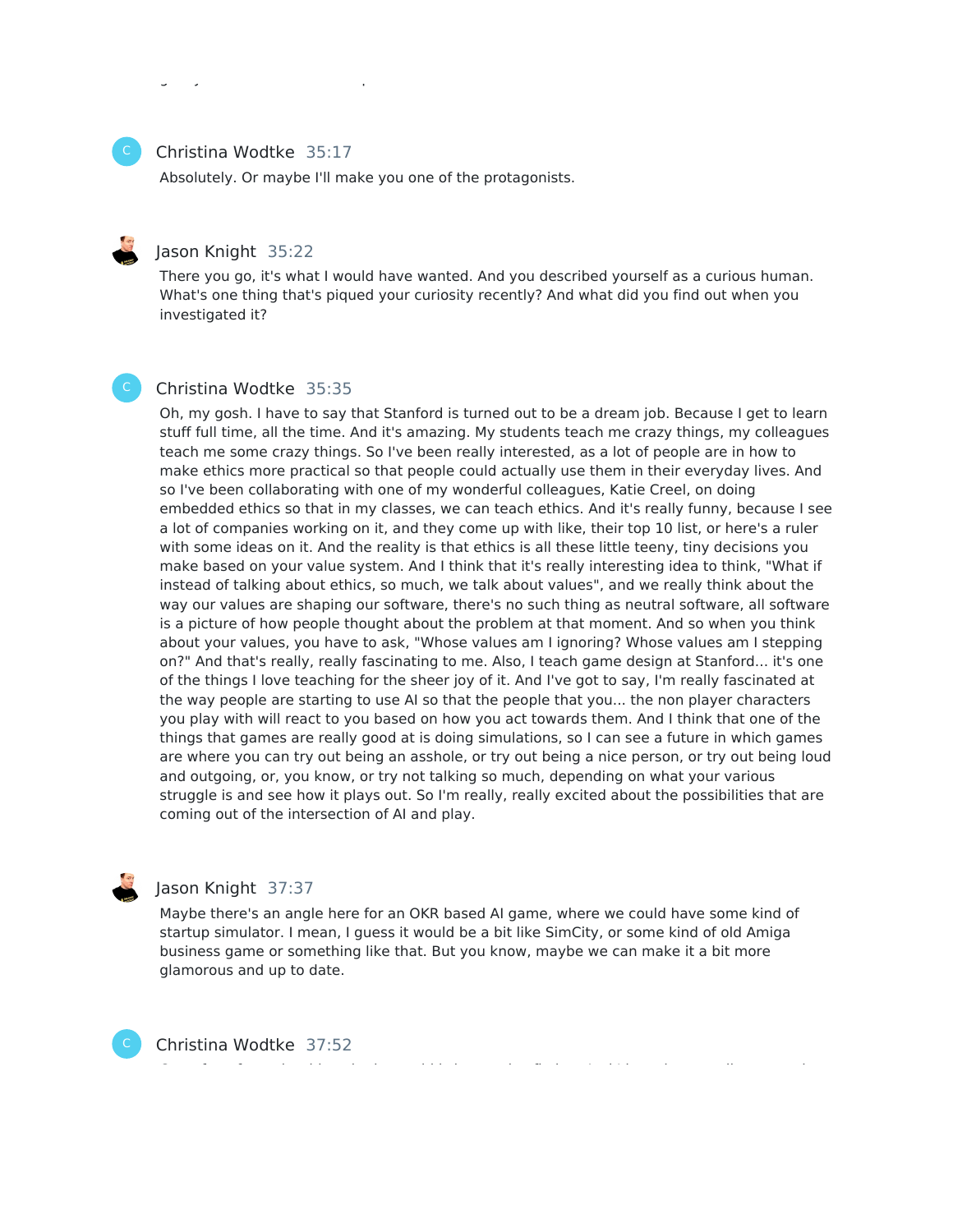One of my favourite things in the world is interactive fiction. And I have been really tempted to write interactive fiction at OKRs, in which you could choose to make every single mistake that regular people make and see what happens. So... tempted.

# Jason Knight 38:05

And that's the next season the Black Mirror sorted out, so let's get it going. And you've touched on it yourself with Twitter already. I guess that's probably the best place to get hold of you if anyone wants to chat to you about anything. But are there any other places that you're active or any other places where people can reach out?



# Christina Wodtke 38:21

Well, cwodtke.com is a great place if you actually want to try to hire me or get me to be on a podcast or some such. Elegant Hack is where I've been writing since early 2000. And it's turned out to be really good because I, I had a boss then I was writing HTML. And my boss said, "Christina, you can either write a skanky hack, or elegant hack, and I would prefer you write the second". I thought that's a good domain name. But now that I'm a hack, as in a writer, it still makes sense to me. So that's a great place to find my latest writing. Although I realised since the pandemic I'm writing as much so as soon as this dang cast comes off. I'm gonna knock out some essays.



# Jason Knight 39:01

A few hours to go then we'll expect a flood of writing and insight.



#### Christina Wodtke 39:06

Yes, something longer than a tweet.



#### Jason Knight 39:09

There you go. Well, that's been a fantastic chat. And obviously, really appreciate you spending the time and obviously recommend everyone picks up a copy of at least one of the versions of your book and all of the other ones as well. Hopefully, we can stay in touch. But as for now, thanks for taking the time.



#### Christina Wodtke 39:23

Oh, thank you so much for having me on your show. It's been a blast. You've made me laugh so hard. I love it.

 $\frac{a}{a}$ Jason Knight 39:30